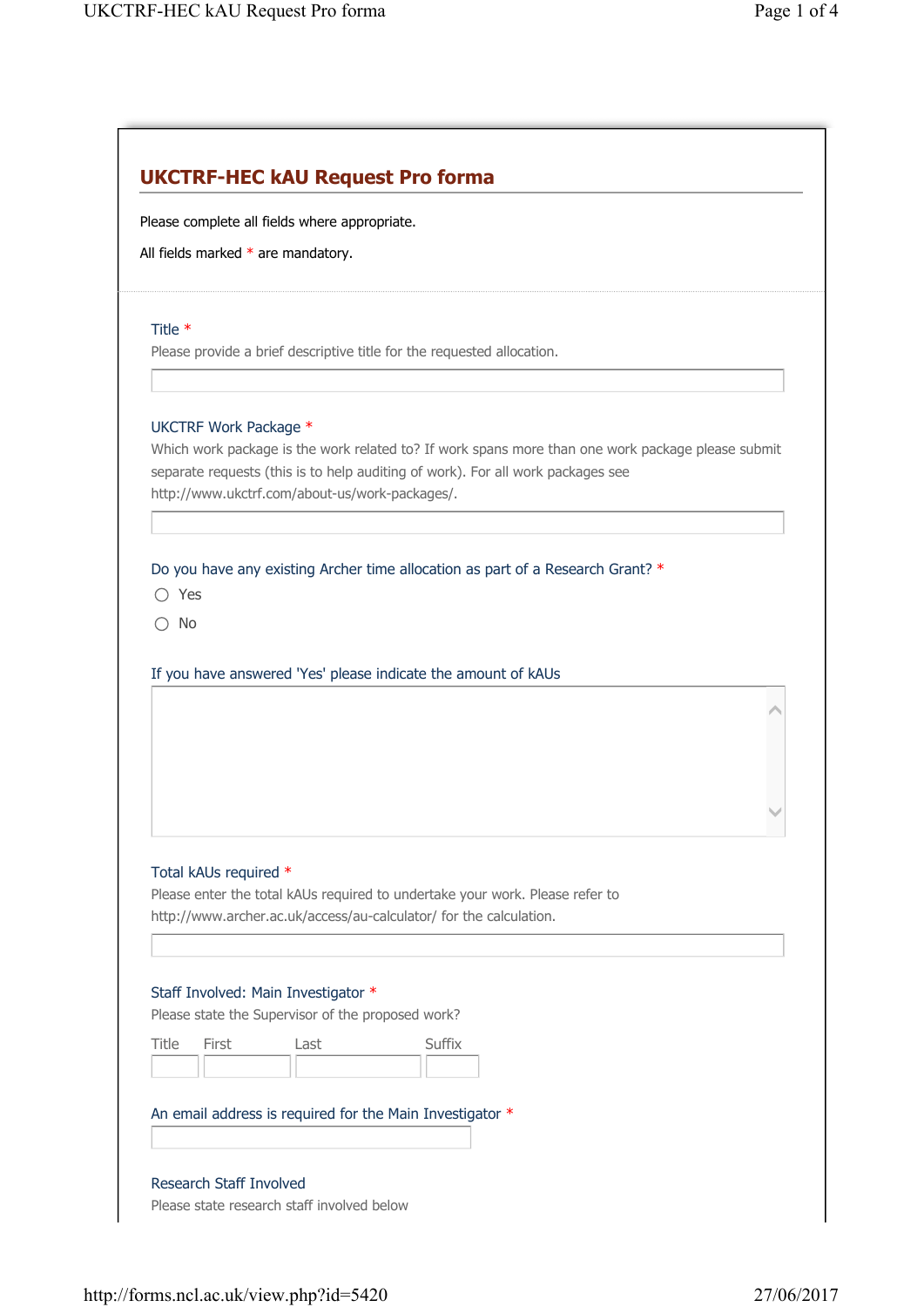| <b>Title</b> | First                            | Last                                       | Suffix                                                                                              |
|--------------|----------------------------------|--------------------------------------------|-----------------------------------------------------------------------------------------------------|
|              |                                  |                                            |                                                                                                     |
|              | Phd Student or Postdoctoral      |                                            |                                                                                                     |
|              |                                  |                                            | Please select one option that applies to the above named collaborator:                              |
|              |                                  |                                            | $\checkmark$                                                                                        |
|              |                                  |                                            |                                                                                                     |
|              | Research Staff Involved          |                                            |                                                                                                     |
|              |                                  | Please state research staff involved below |                                                                                                     |
| Title        | First                            | Last                                       | Suffix                                                                                              |
|              |                                  |                                            |                                                                                                     |
|              | Phd Student or Postdoctoral      |                                            |                                                                                                     |
|              |                                  |                                            | Please select one option that applies to the above named collaborator:                              |
|              |                                  |                                            | $\checkmark$                                                                                        |
|              |                                  |                                            |                                                                                                     |
|              | Research Staff Involved          |                                            |                                                                                                     |
|              |                                  | Please state research staff involved below |                                                                                                     |
| Title        | First                            | Last                                       | Suffix                                                                                              |
|              |                                  |                                            |                                                                                                     |
|              |                                  |                                            |                                                                                                     |
|              | Phd Student or Postdoctoral      |                                            |                                                                                                     |
|              |                                  |                                            | Please select one option that applies to the above named collaborator:                              |
|              |                                  |                                            | ∨                                                                                                   |
|              | Name of Code                     |                                            |                                                                                                     |
|              |                                  | Please state which code will be used:      |                                                                                                     |
|              |                                  |                                            |                                                                                                     |
|              |                                  |                                            |                                                                                                     |
|              | <b>Brief Description of Code</b> |                                            |                                                                                                     |
|              |                                  |                                            | Brief description of code e.g. high-order finite difference, spectral etc. This is not required for |
|              | recognised UKCTRF code*          |                                            |                                                                                                     |
|              |                                  |                                            |                                                                                                     |
|              |                                  |                                            | *Codes well known to the UKCTRF (e.g. SENGA, BOFFIN etc).                                           |
|              |                                  |                                            |                                                                                                     |
|              |                                  |                                            |                                                                                                     |
|              |                                  |                                            |                                                                                                     |
|              |                                  |                                            |                                                                                                     |
|              |                                  |                                            |                                                                                                     |
|              |                                  |                                            |                                                                                                     |
|              | Code Assessment *                |                                            |                                                                                                     |
|              |                                  |                                            | Has the code been assessed for efficiency/scaling by Daresbury?                                     |
|              |                                  |                                            |                                                                                                     |
|              |                                  |                                            |                                                                                                     |
|              |                                  | Technical description of proposed work     |                                                                                                     |
|              |                                  |                                            |                                                                                                     |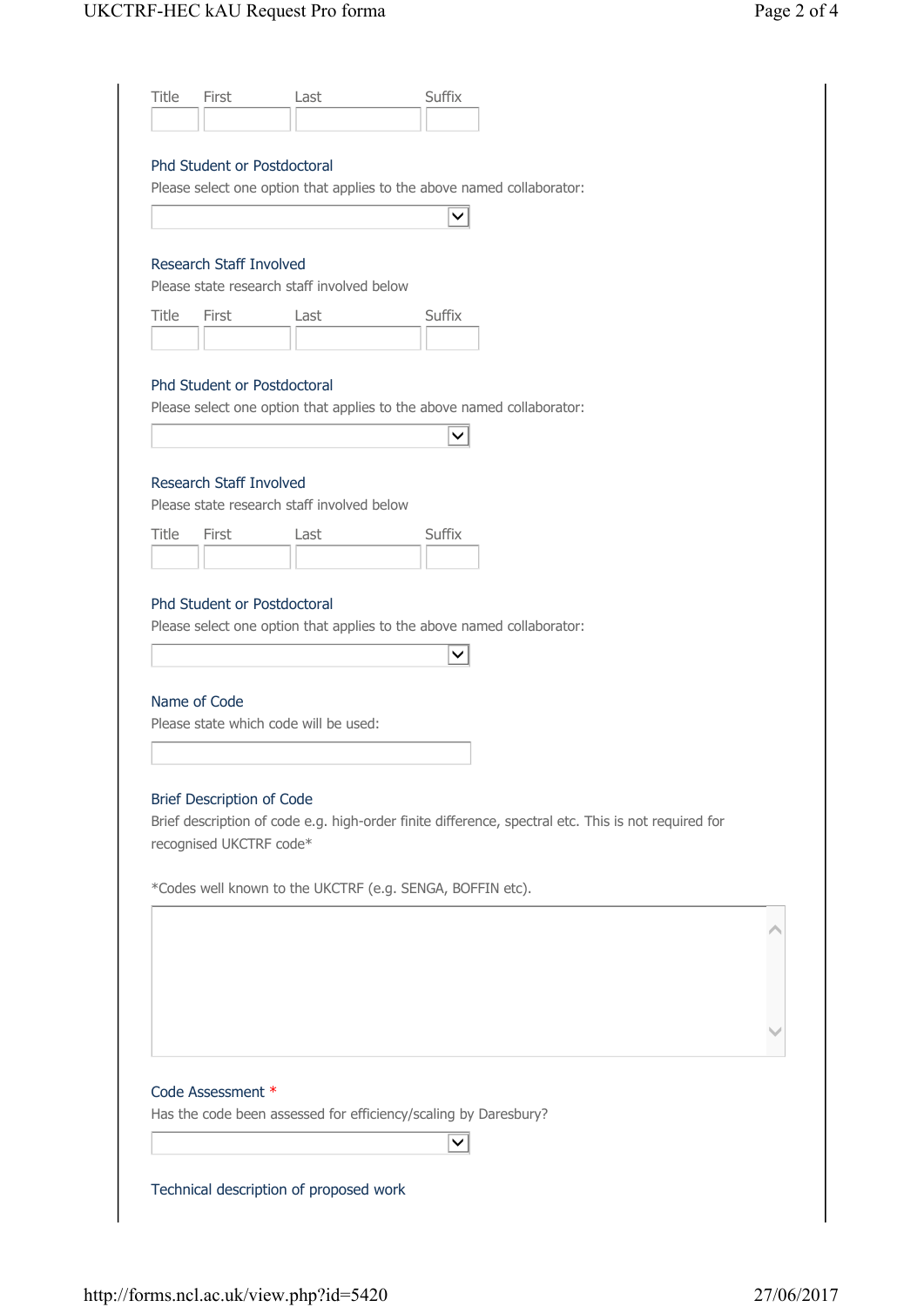$\hat{\phantom{a}}$ 

 $\checkmark$ 

 $\hat{\phantom{a}}$ 

 $\checkmark$ 

 $\hat{\phantom{a}}$ 

 $\checkmark$ 

 $\hat{\phantom{a}}$ 

 $\checkmark$ 

please provide a brief technical description of planned simulations (<100 words)

## kAUs requested

Calculation i.e. core count and run time. How did you determine the total KaUs needed?

## Target Conferences/journals

Where do you anticipate results will be presented e.g. Combustion and Flame, Combustion Sci. Technol., Physics of Fluids, conferences.........

## What data will be produced suitable for Dissemination?

(i) via public UKCTRF database or (ii) via the RDF Storage Facility provided by EPSRC

|  |  |  |  |  | Before submitting please read the following and select from the dropdown menu. * |  |
|--|--|--|--|--|----------------------------------------------------------------------------------|--|
|  |  |  |  |  |                                                                                  |  |

I am agreeing that I will be submitting a report and present in a review meeting based on the research carried out using this computational time allocation at the end of this allocation. I will also supply information related to annual progress report, final project report, and images for the website timely, when requested.

| $\checkmark$                                                                                                                                                                                                                                                                                                                                                                                                                   |
|--------------------------------------------------------------------------------------------------------------------------------------------------------------------------------------------------------------------------------------------------------------------------------------------------------------------------------------------------------------------------------------------------------------------------------|
| <b>Data Protection Statement:</b> The information submitted via this form will be used by Newcastle<br>University and can only be accessed by University staff. The information will be held for a limited<br>period of time and will be used for events, where necessary.<br>For further information about data protection, including how to access your personal data, please<br>go to http://www.ncl.ac.uk/data.protection/ |
|                                                                                                                                                                                                                                                                                                                                                                                                                                |